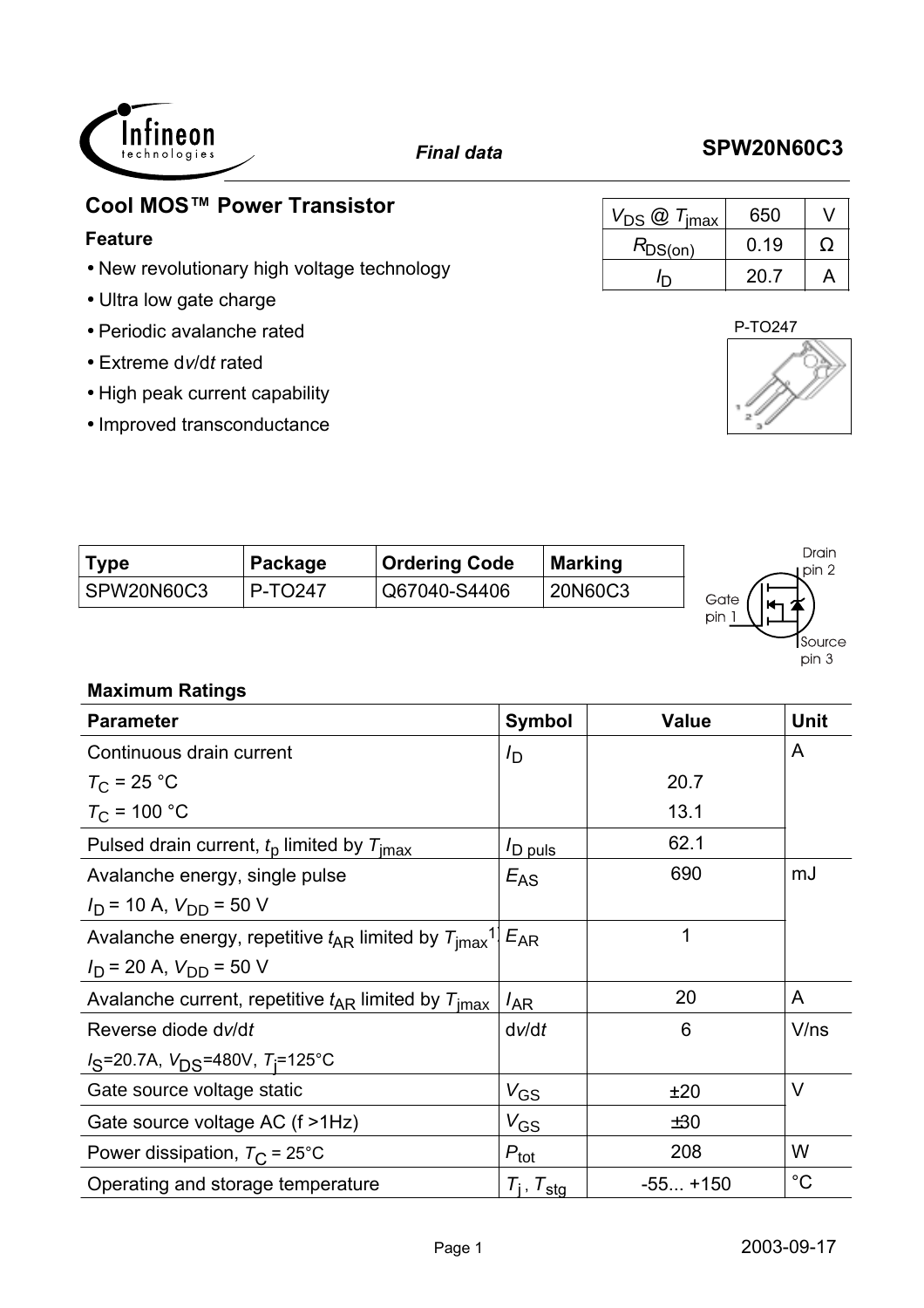

### **Maximum Ratings**

| <b>Parameter</b>                                 | <b>Symbol</b> | <b>Value</b> | Unit |
|--------------------------------------------------|---------------|--------------|------|
| Drain Source voltage slope                       | dv/dt         | 50           | V/ns |
| $V_{DS}$ = 480 V, $I_D$ = 20.7 A, $T_i$ = 125 °C |               |              |      |

### **Thermal Characteristics**

| <b>Parameter</b>                               | Symbol     | <b>Values</b> |                          |      | <b>Unit</b> |
|------------------------------------------------|------------|---------------|--------------------------|------|-------------|
|                                                |            | min.          | typ.                     | max. |             |
| Thermal resistance, junction - case            | $R_{thJC}$ |               | $\overline{\phantom{0}}$ | 0.6  | K/W         |
| Thermal resistance, junction - ambient, leaded | $R_{thJA}$ |               |                          | 62   |             |
| Soldering temperature,                         | sold       |               |                          | 260  | $^{\circ}C$ |
| 1.6 mm (0.063 in.) from case for 10s           |            |               |                          |      |             |

# **Electrical Characteristics,** at *T*j=25°C unless otherwise specified

| <b>Parameter</b>                 | <b>Symbol</b>       | <b>Conditions</b>                                       |      | <b>Values</b>            |      | <b>Unit</b> |
|----------------------------------|---------------------|---------------------------------------------------------|------|--------------------------|------|-------------|
|                                  |                     |                                                         | min. | typ.                     | max. |             |
| Drain-source breakdown voltage   |                     | $V_{\rm (BR)DSS}$ $V_{\rm GS}$ =0V, $I_{\rm D}$ =0.25mA | 600  |                          |      | $\vee$      |
| Drain-Source avalanche           | $V_{(\text{BR})DS}$ | $ V_{GS}$ =0V, $I_{D}$ =20A                             |      | 700                      |      |             |
| breakdown voltage                |                     |                                                         |      |                          |      |             |
| Gate threshold voltage           | $V_{GS(th)}$        | $V_D$ =1000µA, $V_{GS} = V_{DS}$                        | 2.1  | 3                        | 3.9  |             |
| Zero gate voltage drain current  | $I_{\text{DSS}}$    | $V_{DS} = 600V$ , $V_{GS} = 0V$ ,                       |      |                          |      | μA          |
|                                  |                     | $T_i = 25^\circ \text{C}$                               |      | 0.5                      | 25   |             |
|                                  |                     | $T_i = 150$ °C                                          |      | $\overline{\phantom{a}}$ | 250  |             |
| Gate-source leakage current      | $I_{\text{GSS}}$    | $V_{GS}$ =30V, $V_{DS}$ =0V                             |      |                          | 100  | nA          |
| Drain-source on-state resistance | $R_{DS(on)}$        | $V_{GS}$ =10V, $I_D$ =13.1A,                            |      |                          |      | $\Omega$    |
|                                  |                     | $T_i = 25^\circ \text{C}$                               |      | 0.16                     | 0.19 |             |
|                                  |                     | $T_i = 150$ °C                                          |      | 0.43                     |      |             |
| Gate input resistance            | $R_{\rm G}$         | $f=1$ MHz, open Drain                                   |      | 0.54                     |      |             |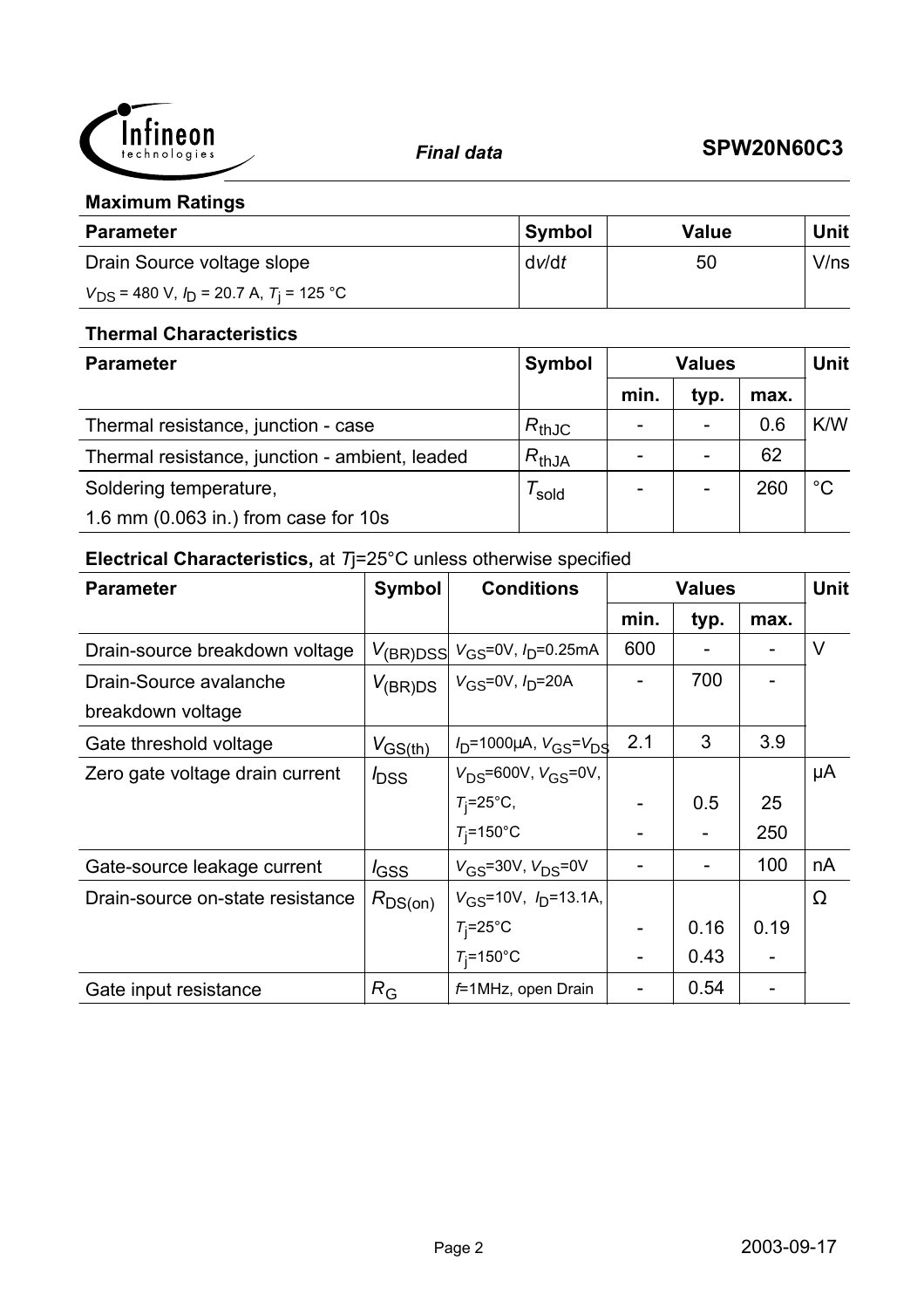

## **Electrical Characteristics**, at  $T_j = 25$  °C, unless otherwise specified

| <b>Parameter</b>                    | <b>Symbol</b><br><b>Conditions</b> |                                                       |      | <b>Values</b> |                 |    |
|-------------------------------------|------------------------------------|-------------------------------------------------------|------|---------------|-----------------|----|
|                                     |                                    |                                                       | min. | typ.          | max.            |    |
| Transconductance                    | $g_{fs}$                           | $V_{DS} \geq 2^{*}/D^{*}R_{DS(on)max}$                |      | 17.5          |                 | S  |
|                                     |                                    | $ID=13.1A$                                            |      |               |                 |    |
| Input capacitance                   | $C_{\text{iss}}$                   | $V_{GS} = 0V$ , $V_{DS} = 25V$ ,                      |      | 2400          |                 | рF |
| Output capacitance                  | $C_{\rm{oss}}$                     | $f=1$ MHz                                             |      | 780           | -               |    |
| Reverse transfer capacitance        | $C_{\text{rss}}$                   |                                                       |      | 50            |                 |    |
| Effective output capacitance, $2$ ) | $C_{O(\text{er})}$                 | $V_{GS} = 0V$ ,                                       |      | 83            |                 | рF |
| energy related                      |                                    | $V_{DS} = 0V$ to 480V                                 |      |               |                 |    |
| Effective output capacitance, $3$ ) | $C_{O(tr)}$                        |                                                       |      | 160           |                 |    |
| time related                        |                                    |                                                       |      |               |                 |    |
| Turn-on delay time                  | $t_{d(on)}$                        | $V_{DD}$ =380V, $V_{GS}$ =0/13V,                      |      | 10            |                 | ns |
|                                     |                                    | $I_{\text{D}}$ =20.7A, $R_{\text{G}}$ =3.6 $\Omega$ , |      |               |                 |    |
|                                     |                                    | $T_{i} = 125$                                         |      |               |                 |    |
| Rise time                           | $t_{\sf r}$                        | $V_{DD} = 380V$ , $V_{GS} = 0/13V$ ,                  |      | 5             |                 |    |
| Turn-off delay time                 | $t_{d(off)}$                       | $I_{\text{D}}$ =20.7A, $R_{\text{G}}$ =3.6 $\Omega$   |      | 67            | 100             |    |
| Fall time                           | t                                  |                                                       |      | 4.5           | 12 <sub>2</sub> |    |

### **Gate Charge Characteristics**

| Gate to source charge | $Q_{\rm{gs}}$              | $V_{DD}$ =480V, $I_D$ =20.7A                  |     |     | пC |
|-----------------------|----------------------------|-----------------------------------------------|-----|-----|----|
| Gate to drain charge  | $Q_{\text{gd}}$            |                                               | 33  |     |    |
| Gate charge total     | $Q_{q}$                    | $V_{\text{DD}}$ =480V, $I_{\text{D}}$ =20.7A, | 87  | 114 |    |
|                       |                            | $V_{\rm{GS}}$ =0 to 10V                       |     |     |    |
| Gate plateau voltage  | ⊥ V <sub>(plateau)</sub> ⊢ | $V_{DD} = 480V, I_D = 20.7A$                  | 5.5 |     |    |

1Repetitve avalanche causes additional power losses that can be calculated as  $P_{AV} = E_{AR} * f$ .

 ${}^2C_{O(er)}$  is a fixed capacitance that gives the same stored energy as  $C_{\rm oss}$  while  $V_{DS}$  is rising from 0 to 80%  $V_{DSS}$ .

 ${}^3C_{O(tr)}$  is a fixed capacitance that gives the same charging time as  $C_{\text{oss}}$  while  $V_{DS}$  is rising from 0 to 80%  $V_{DSS}$ .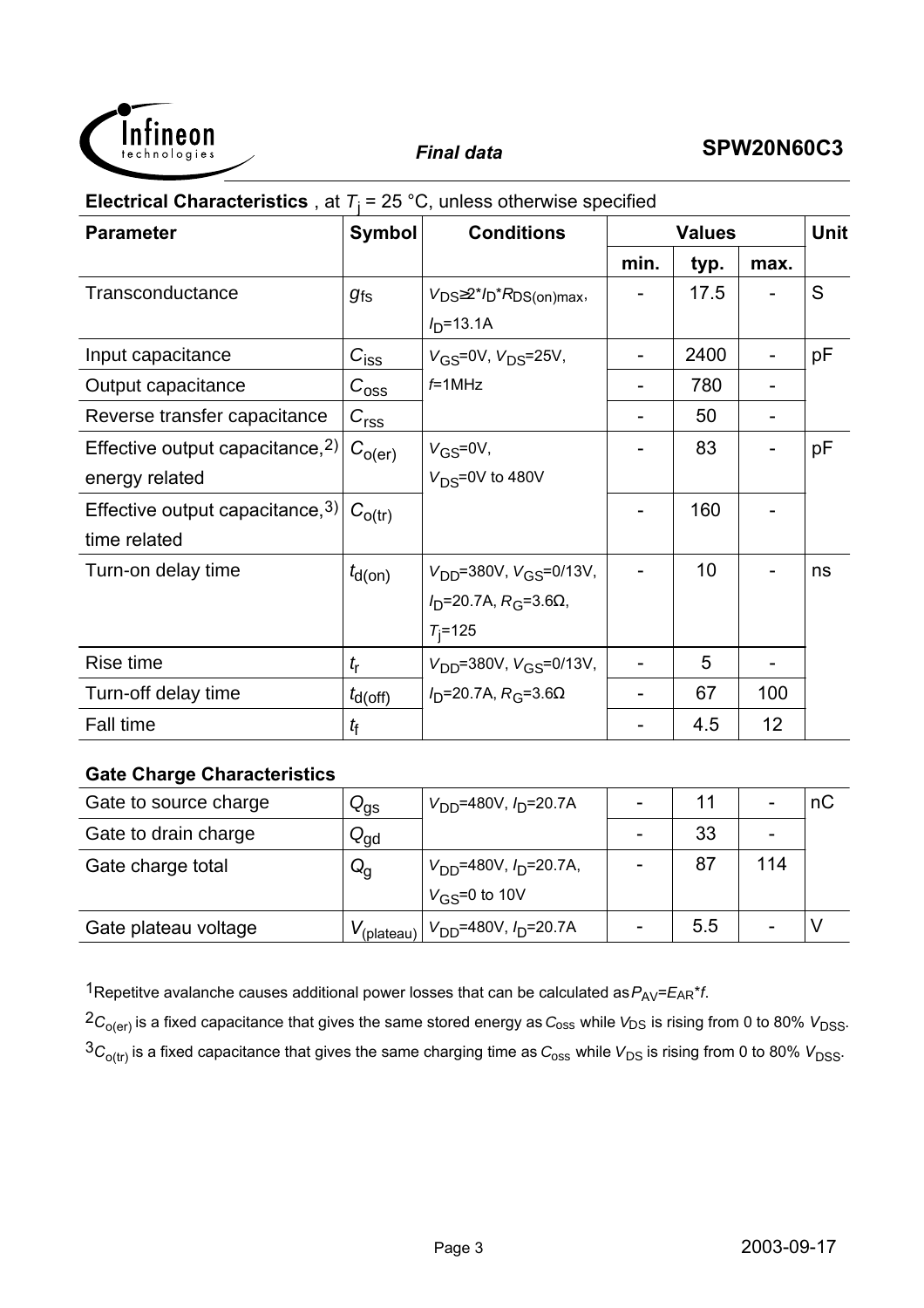

## **Electrical Characteristics**, at  $T_i = 25 \text{ °C}$ , unless otherwise specified

| <b>Parameter</b>              | <b>Symbol</b>        | <b>Conditions</b>               | <b>Values</b> |      | <b>Unit</b> |           |
|-------------------------------|----------------------|---------------------------------|---------------|------|-------------|-----------|
|                               |                      |                                 | min.          | typ. | max.        |           |
| Inverse diode continuous      | $I_{\rm S}$          | $T_{\rm C}$ =25°C               |               |      | 20.7        | A         |
| forward current               |                      |                                 |               |      |             |           |
| Inverse diode direct current, | $I_{SM}$             |                                 |               |      | 62.1        |           |
| pulsed                        |                      |                                 |               |      |             |           |
| Inverse diode forward voltage | $V_{SD}$             | $V_{\rm GS} = 0V$ , $I_F = I_S$ |               | 1    | 1.2         | $\vee$    |
| Reverse recovery time         | $t_{\rm rr}$         | $V_R$ =480V, $I_F = I_S$ ,      |               | 500  | 800         | ns        |
| Reverse recovery charge       | $Q_{rr}$             | $di_F/dt = 100A/\mu s$          |               | 11   |             | $\mu$ C   |
| Peak reverse recovery current | <i>I</i> rrm         |                                 |               | 70   |             | A         |
| Peak rate of fall of reverse  | di <sub>rr</sub> /dt |                                 |               | 1400 |             | $A/\mu s$ |
| recovery current              |                      |                                 |               |      |             |           |

### **Typical Transient Thermal Characteristics**

| <b>Symbol</b>      | <b>Value</b><br><b>Unit</b> |     | <b>Symbol</b> | <b>Value</b>        | <b>Unit</b> |
|--------------------|-----------------------------|-----|---------------|---------------------|-------------|
|                    | typ.                        |     |               | typ.                |             |
| Thermal resistance |                             |     |               | Thermal capacitance |             |
| $R_{th1}$          | 0.00769                     | K/W | $C_{th1}$     | 0.0003763           | Ws/K        |
| $R_{th2}$          | 0.015                       |     | $C_{th2}$     | 0.001411            |             |
| $R_{th3}$          | 0.029                       |     | $C_{th3}$     | 0.001931            |             |
| $R_{th4}$          | 0.114                       |     | $C_{th4}$     | 0.005297            |             |
| $R_{th5}$          | 0.136                       |     | $C_{th5}$     | 0.012               |             |
| $R_{th6}$          | 0.059                       |     | $C_{th6}$     | 0.091               |             |

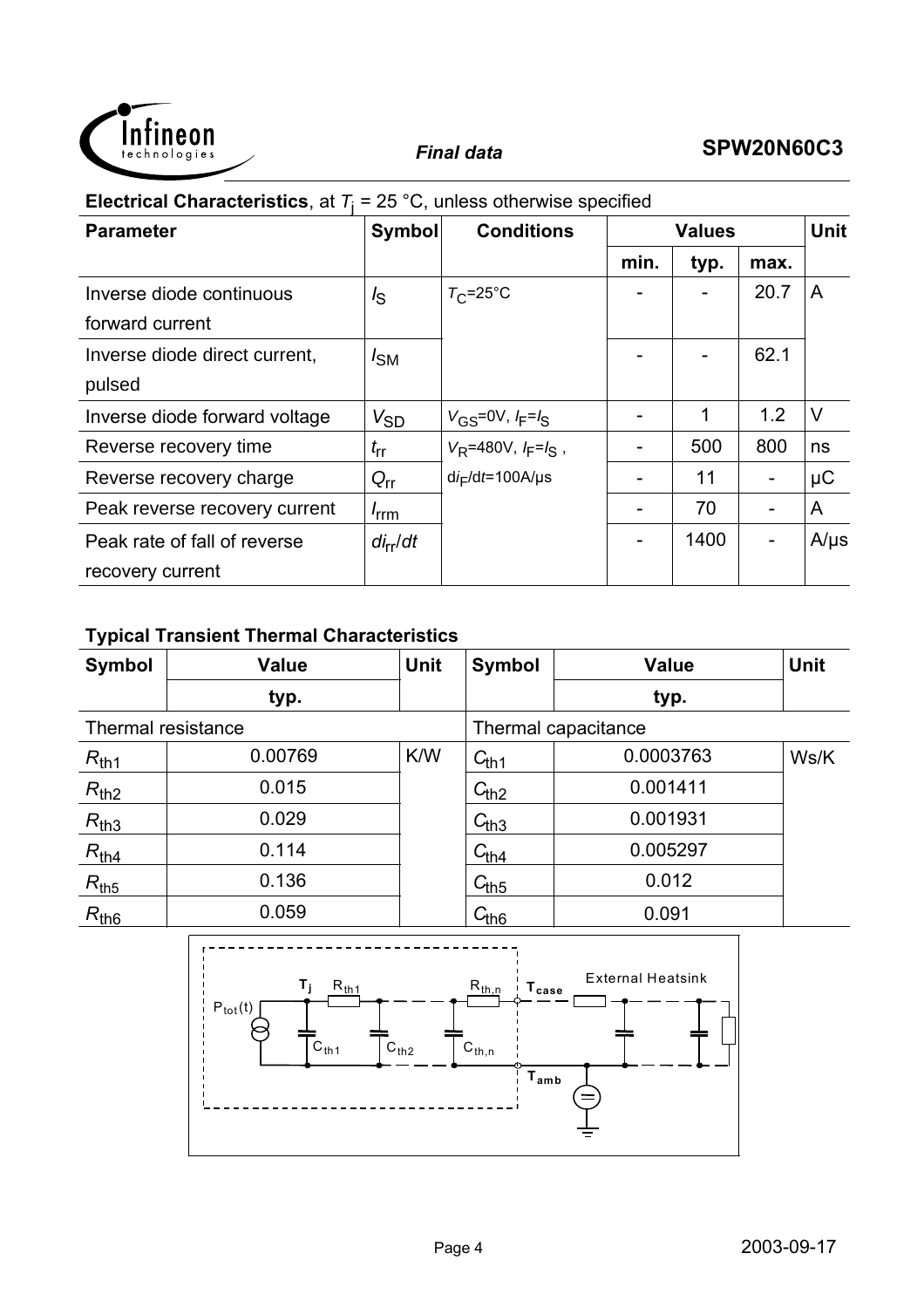

### **1 Power dissipation**

 $P_{\text{tot}} = f(T_C)$ 



## **3 Transient thermal impedance**

 $Z_{thJC} = f(t_p)$ 





### **2 Safe operating area**

 $I_D = f(V_{DS})$ parameter :  $D = 0$ ,  $T_C = 25^{\circ}C$ 



### **4 Typ. output characteristic**

*I*<sub>D</sub> = *f* (*V*<sub>DS</sub>); *T*<sub>j</sub>=25°C parameter:  $t_p$  = 10 µs,  $V_{GS}$ 

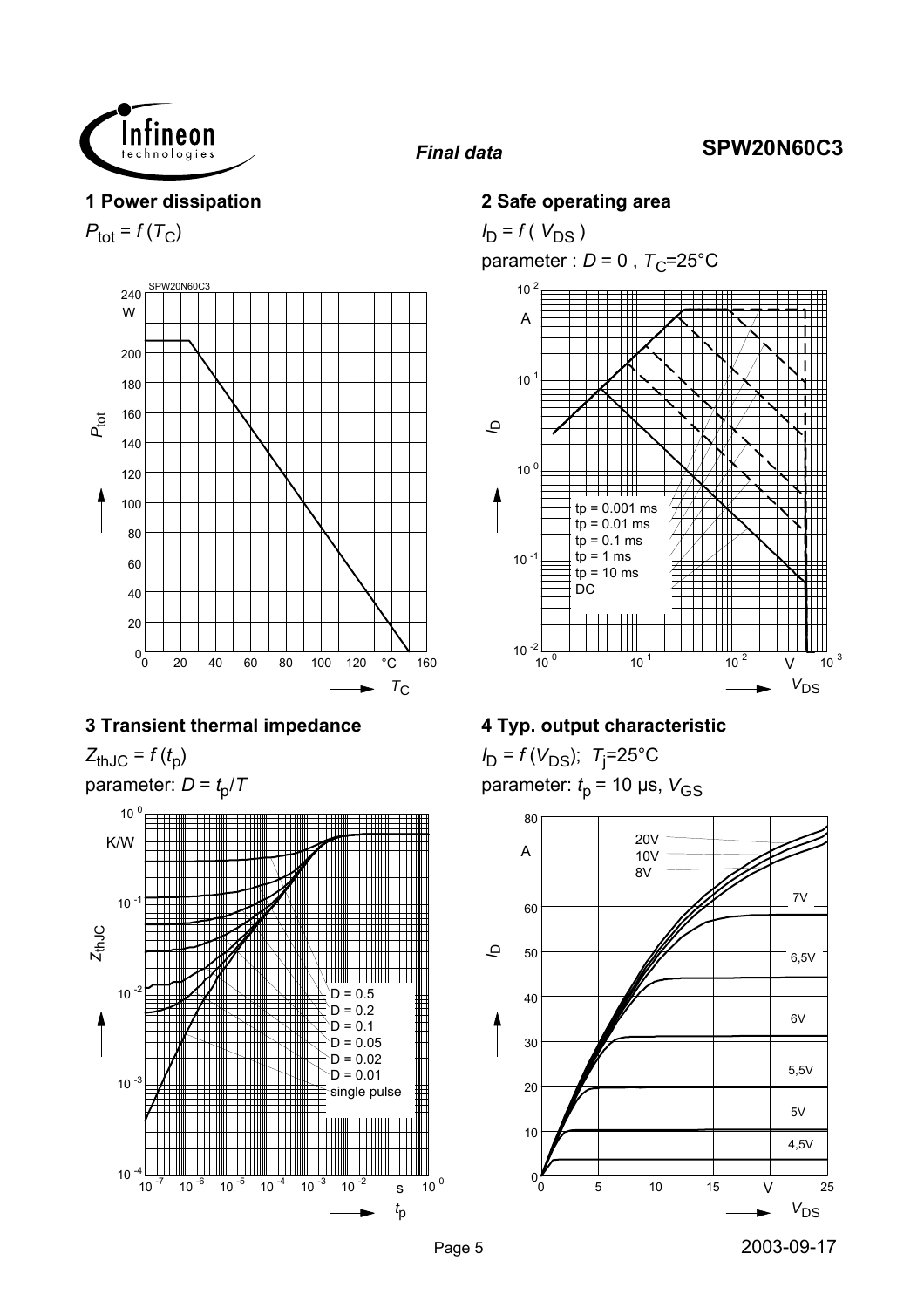

### **5 Typ. output characteristic**

*I*<sub>D</sub> = *f* (*V*<sub>DS</sub>); *T*<sub>j</sub>=150°C

parameter:  $t<sub>p</sub>$  = 10 µs,  $V<sub>GS</sub>$ 



### **7 Drain-source on-state resistance**

 $R_{DS(on)} = f(T_j)$ 



### **6 Typ. drain-source on resistance**

 $R_{DS(on)}=f(I_D)$ parameter: *T*<sub>j</sub>=150°C, V<sub>GS</sub>



### **8 Typ. transfer characteristics**

*I*<sub>D</sub>= *f* ( *V*<sub>GS</sub> ); *V*<sub>DS</sub>≥ 2 x *I*<sub>D</sub> x *R*<sub>DS(on)max</sub> parameter:  $t_p$  = 10 µs

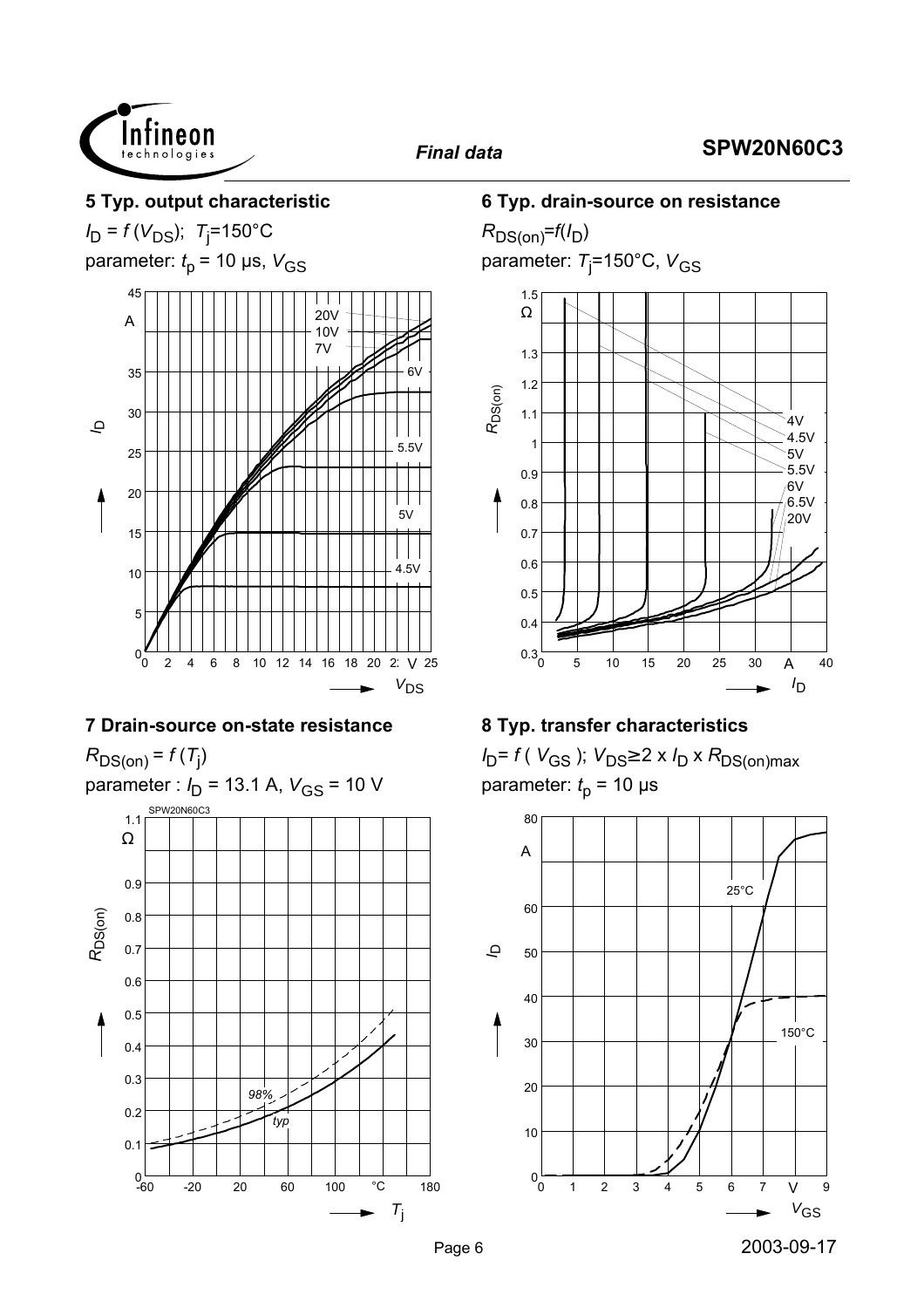

### **9 Typ. gate charge**

 $V_{GS} = f (Q_{Gate})$ 

parameter:  $I_D$  = 20.7 A pulsed



## **11 Typ. drain current slope**

d*i*/d*t* = f(*R*<sub>G</sub>), inductive load, *T*<sub>j</sub> = 125°C par.: V<sub>DS</sub>=380V, V<sub>GS</sub>=0/+13V, I<sub>D</sub>=20.7A



### **10 Forward characteristics of body diode**

 $I_F = f(V_{SD})$ parameter: *T*j , tp = 10 µs 0 0.4 0.8 1.2 1.6 2 2.4 V 3  $V_{SD}$  $10^{-1}$   $\frac{1}{0}$  $10<sup>0</sup>$ 10  $10<sup>1</sup>$ A SPW20N60C3 <sup>I</sup><sup>F</sup> *T*j  $= 25 °C$  typ *T*j = 25 °C (98%) *T*j 150 °C typ *T*j = 150 °C (98%)

### **12 Typ. switching time**

 $t$  = *f* ( $R_{\rm G}$ ), inductive load,  $\rm \tau_j$ =125°C par.:  $V_{DS}$ =380V,  $V_{GS}$ =0/+13V,  $I_D$ =20.7 A

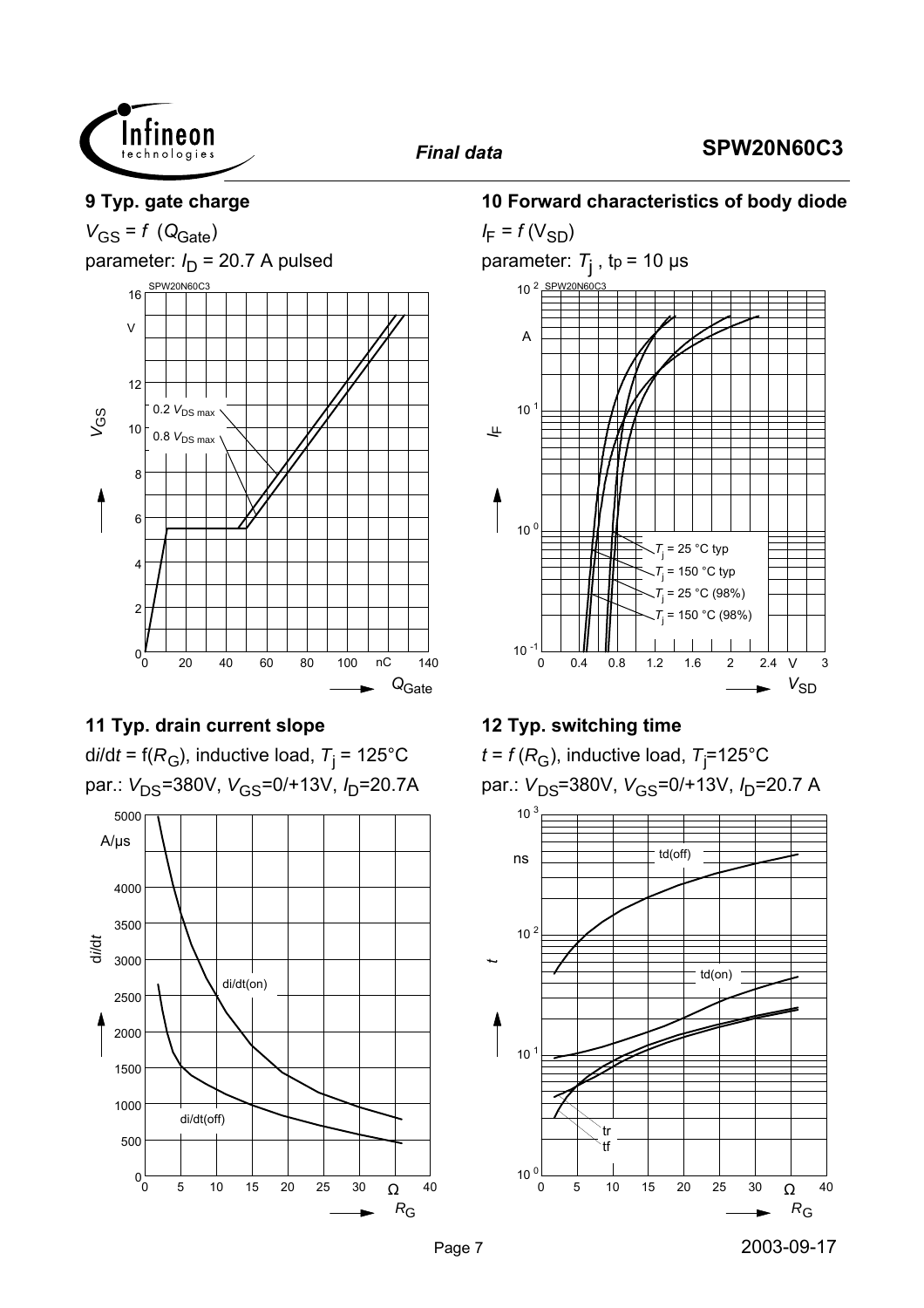



## **15 Typ. switching losses**

 $E$  = *f* (/<sub>D</sub>), inductive load,  $T_{\rm j}$ =125°C par.:  $V_{DS}$ =380V,  $V_{GS}$ =0/+13V,  $R_G$ =3.6Ω



**14 Typ. drain source voltage slope**

d*v*/d*t* = f(*R*<sub>G</sub>), inductive load, *T*<sub>j</sub> = 125°C par.: V<sub>DS</sub>=380V, V<sub>GS</sub>=0/+13V, I<sub>D</sub>=20.7A



## **16 Typ. switching losses**

 $\mathsf E$  = *f*(R<sub>G</sub>), inductive load, T<sub>j</sub>=125°C par.:  $V_{DS}$ =380V,  $V_{GS}$ =0/+13V,  $I_D$ =20.7A

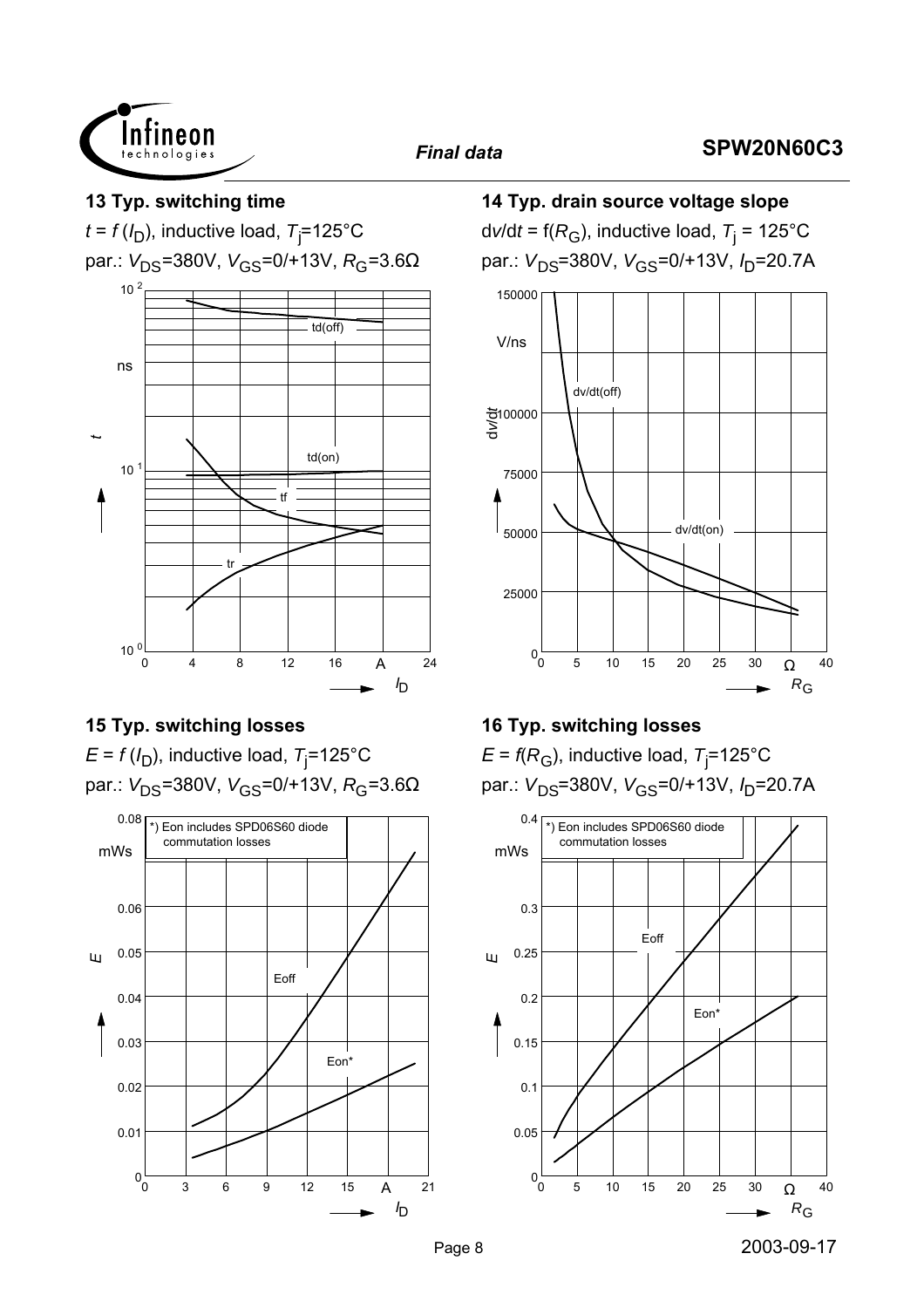

### **17 Avalanche SOA**





# **19 Drain-source breakdown voltage**  $V_{(BR)DSS} = f(T_j)$



### **18 Avalanche energy**

 $E_{AS} = f(T_j)$ par.:  $I_D$  = 10 A,  $V_{DD}$  = 50 V



## **20 Avalanche power losses**

 $P_{AR} = f(f)$ parameter:  $E_{AR}$ =1mJ

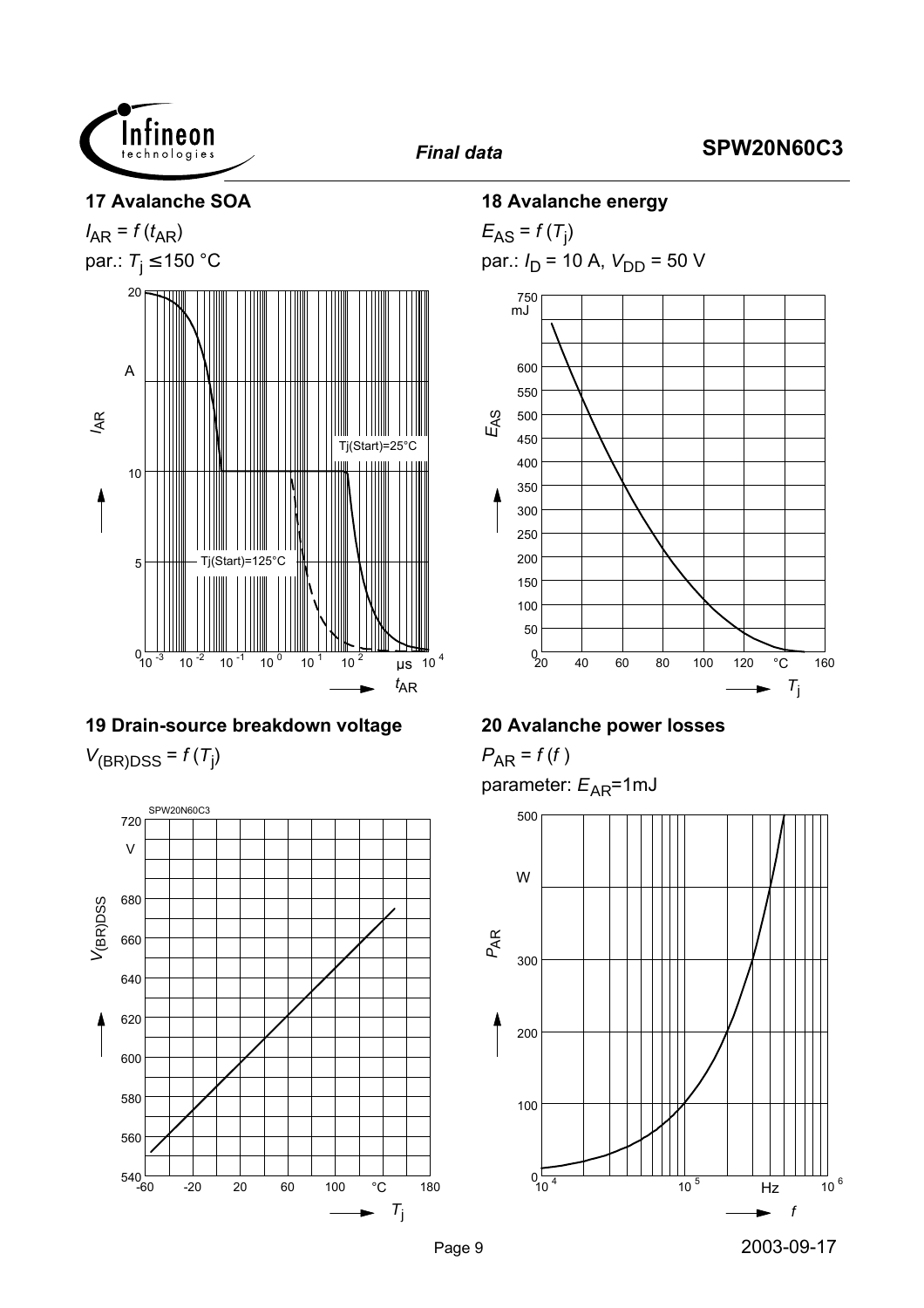

### **21 Typ. capacitances**

 $C = f(V_{DS})$ 

parameter:  $V_{\text{GS}} = 0V$ ,  $f = 1$  MHz



## 22 Typ.  $C_{\text{OSS}}$  stored energy

 $E_{\rm oss}$ = $f(V_{\rm DS})$ 



Definition of diodes switching characteristics

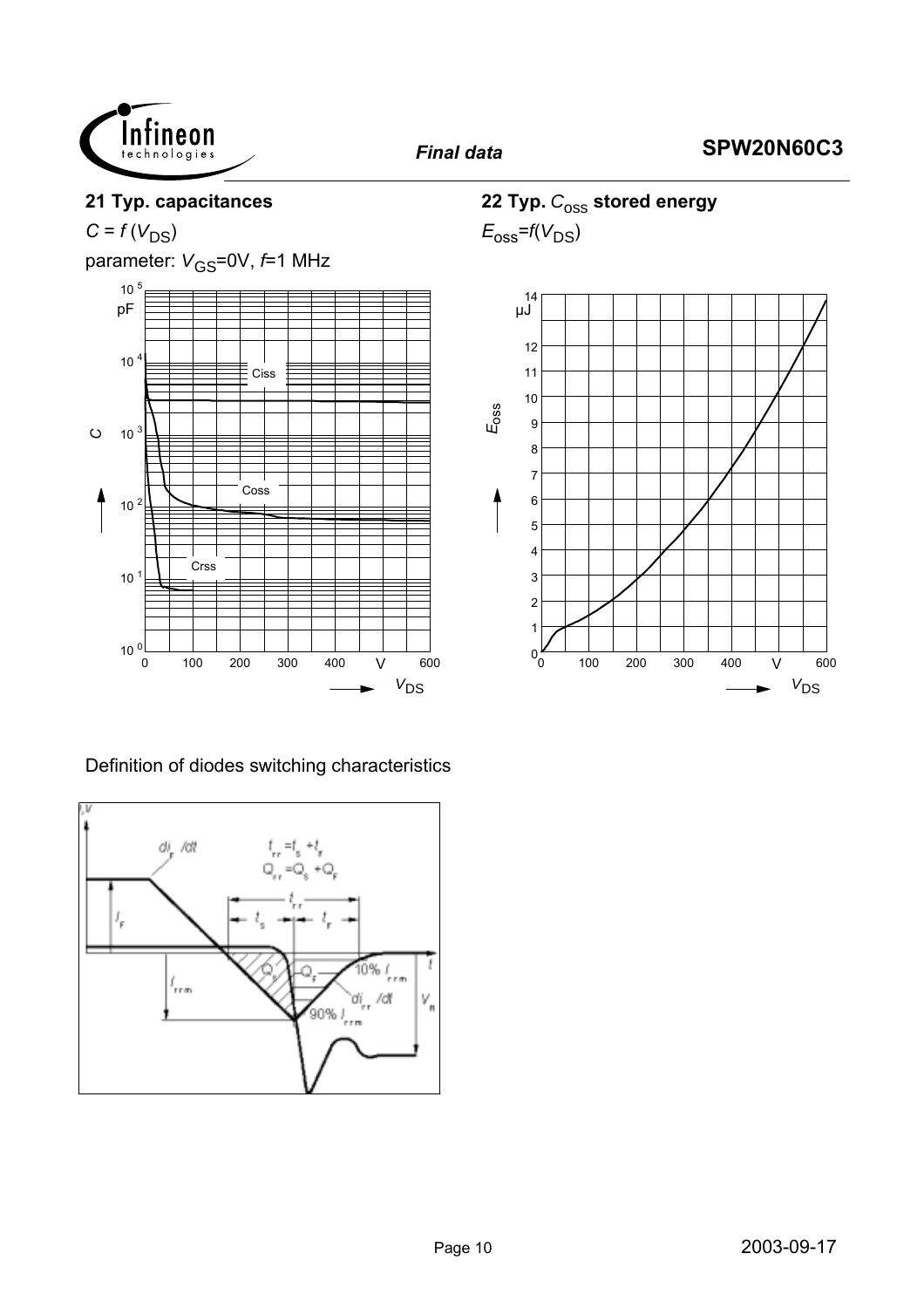

P-TO-247-3-1



General tolerance unless otherwise specified: Leadframe parts: ±0.05 Package parts: ±0.12